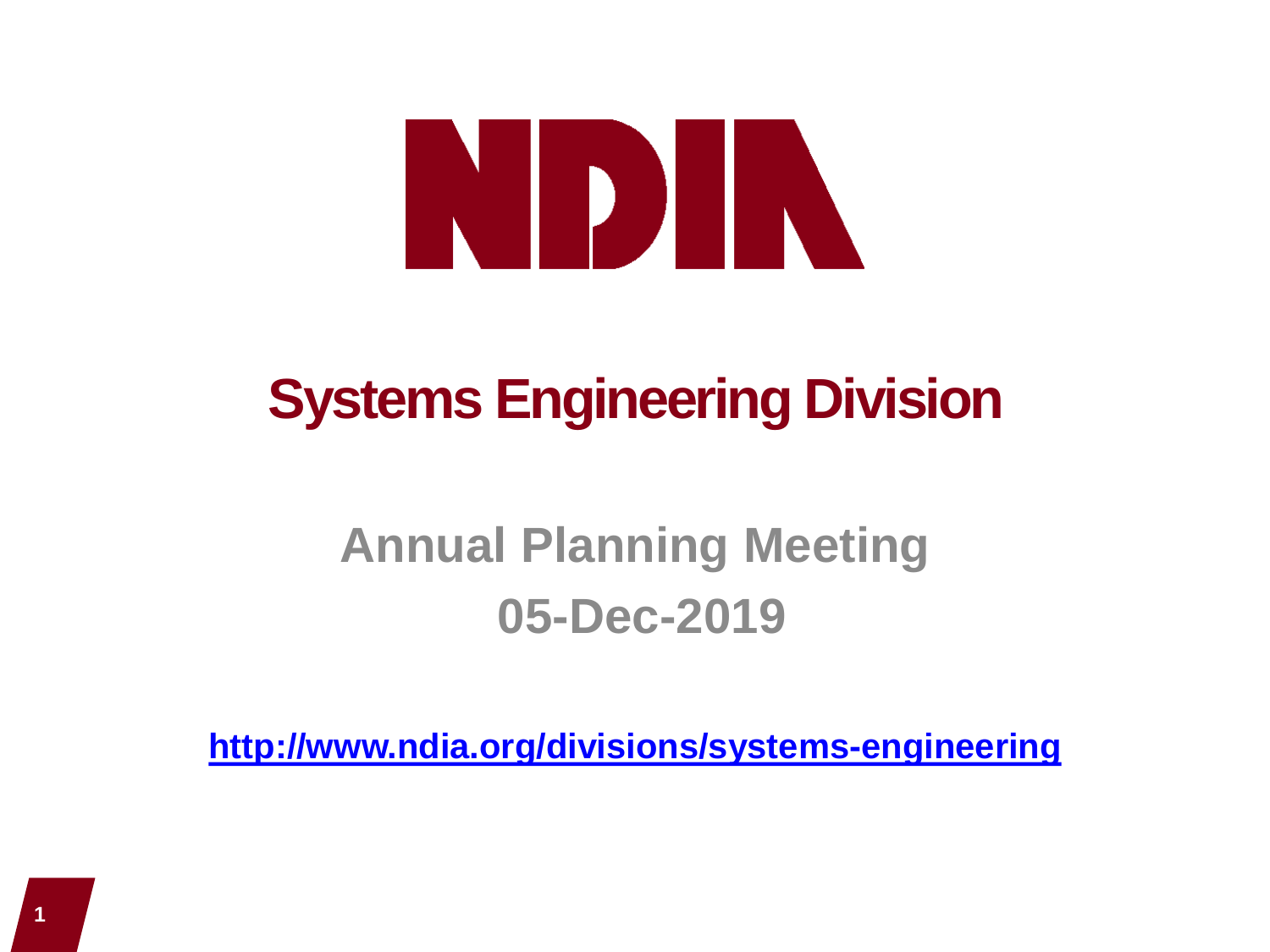# **Agenda (1 of 2)**



| <b>Time</b> | <b>Topic</b>                                      | <b>Presenter(s)</b>    |
|-------------|---------------------------------------------------|------------------------|
| 0800        | <b>Coffee &amp; Check-in</b>                      |                        |
| 0820        | 1. Opening Remarks, Introductions                 | Joe Elm                |
| 0830        | 2. Input from SE Division Government Stakeholders |                        |
|             | • 2a USAF Deputy Assistant Sec'y (ST&E)           | <b>Jeffrey Stanley</b> |
|             | • 2b OSD(R&E) Research & Technology               | <b>Tom Simms</b>       |
|             | • 2c OSD(A&S) Software Acquisition                | <b>Jeff Boleng</b>     |
|             | • 2d OSD(R&E) Advanced Capabilities               | <b>Melinda Reed</b>    |
|             | • 2e OSD(A&S) Mission Engineering                 | <b>David Crim</b>      |
|             | • 2f DASN RDT&E, Director of Systems Eng'g        | <b>Michael Doctor</b>  |
| 1030        | <b>Coffee Break</b>                               |                        |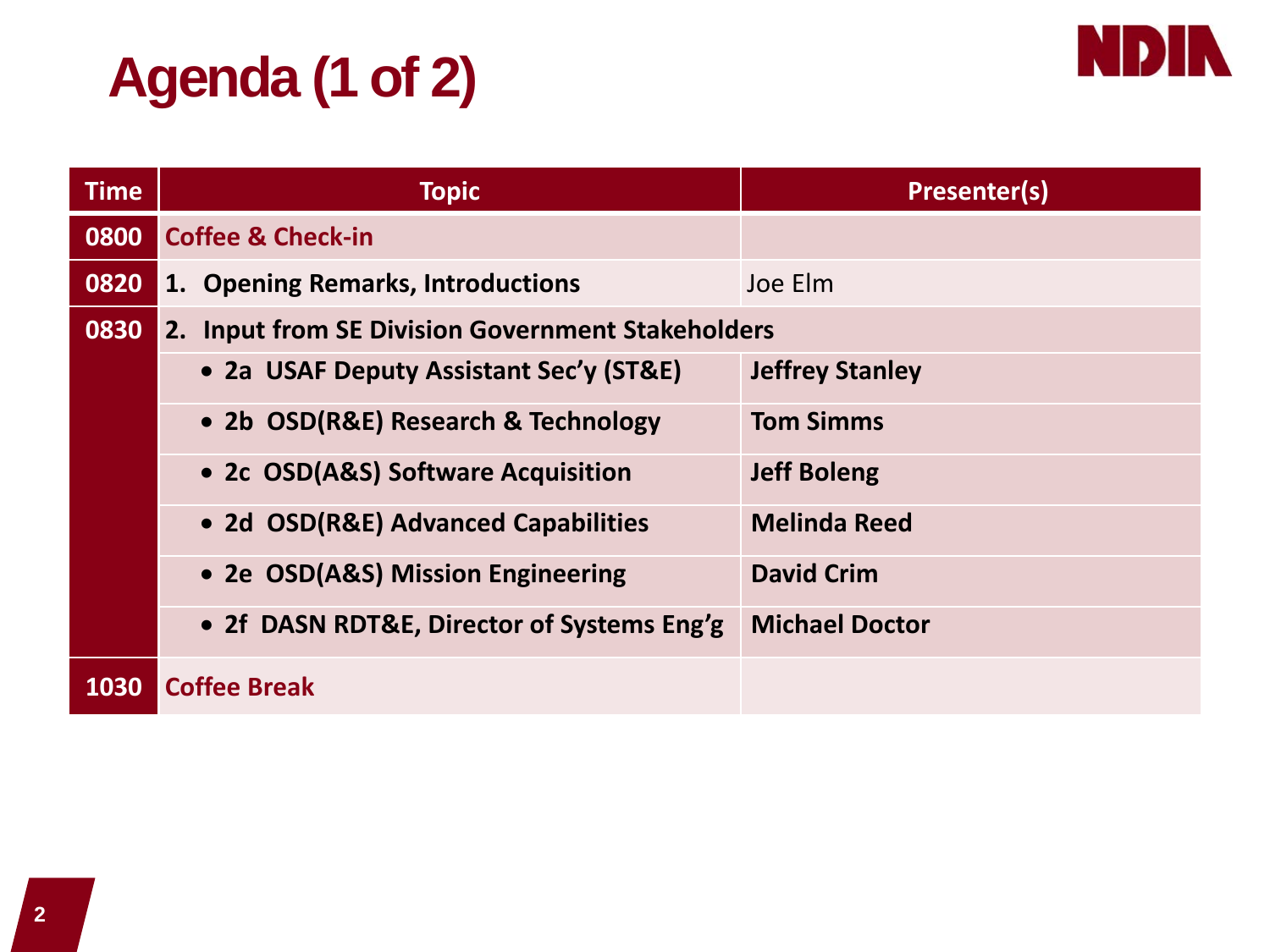## **Agenda (2 of 2)**



| <b>Time</b> | <b>Topic</b>                                                                                       |                                                                                                                                                                                                                                                                                                                                                                                                                                                                                   | Presenter(s)                                                                                                                                                                                                                                                                |
|-------------|----------------------------------------------------------------------------------------------------|-----------------------------------------------------------------------------------------------------------------------------------------------------------------------------------------------------------------------------------------------------------------------------------------------------------------------------------------------------------------------------------------------------------------------------------------------------------------------------------|-----------------------------------------------------------------------------------------------------------------------------------------------------------------------------------------------------------------------------------------------------------------------------|
| 1045        | 3. Committee Reports<br><b>Brief overview of status and plans for 2020</b>                         |                                                                                                                                                                                                                                                                                                                                                                                                                                                                                   | <b>Committee Chairs</b>                                                                                                                                                                                                                                                     |
|             | 3a<br>3 <sub>b</sub><br>3c<br>3d<br>3e<br>3f<br>3g<br>3h<br>3i<br>3j<br>3k<br>3 <sup>1</sup><br>3m | Agile & SE Working Group<br>Architecture Committee<br><b>Automatic Test Committee</b><br>DT&E Committee<br><b>Education &amp; Training Committee</b><br><b>Enterprise Health Management Committee</b><br><b>ESOH Committee</b><br>Human Systems Integration Committee<br><b>Modeling &amp; Simulation Committee</b><br><b>Software Committee</b><br>System of Systems (w/ Interoperability) Committee<br><b>SE Effectiveness Committee</b><br><b>Systems Security Engineering</b> | Norton / ???<br>Scheurer / Moshinsky<br>Griffen / Savage<br><b>Manas</b><br>Snoderly / Gelosh / Nidiffer<br><b>Reisig</b><br>Schulte / Forbes<br>Risser / Hagale<br>Allsop / Schreiber<br><b>Nidiffer</b><br>Poel / Dahmann / Horne<br>Elm / White<br>Dunlap / Ocker / Reed |
|             |                                                                                                    | 1215 Lunch (on your own)                                                                                                                                                                                                                                                                                                                                                                                                                                                          |                                                                                                                                                                                                                                                                             |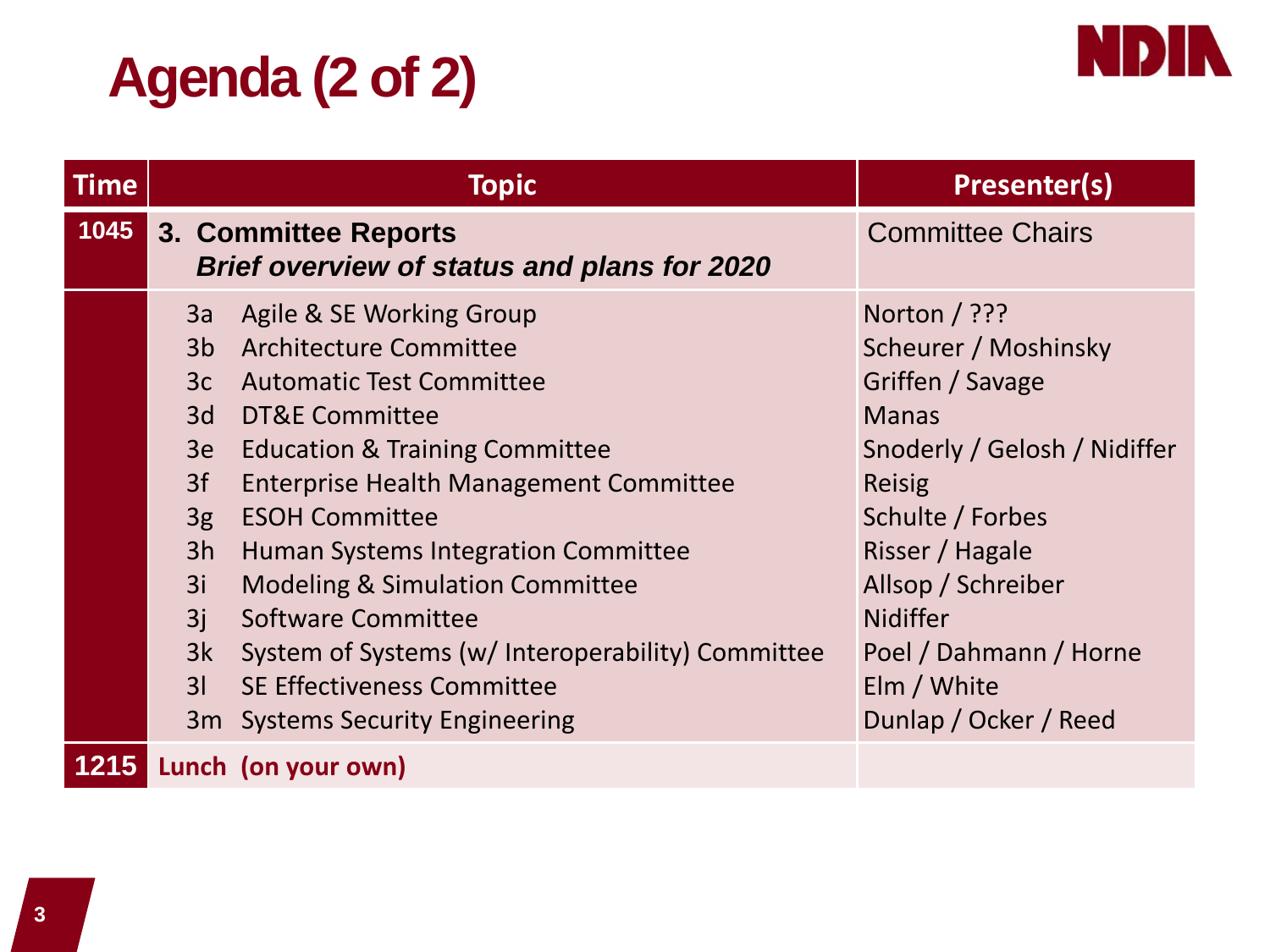## **Agenda (2 of 2)**



| <b>Time</b> | <b>Topic</b>                                        | Presenter(s)           |
|-------------|-----------------------------------------------------|------------------------|
| 1300        | 4. Division Initiatives / Conferences / Workshops   |                        |
|             | • 4a Future of SE                                   | <b>Tom Shortell</b>    |
|             | • 4b 2020 IEEE Systems Security Symposium           | <b>Cory Ocker</b>      |
|             | • 4c 2020 SE Conference                             | Joe Elm                |
|             | • 4d MBSE Survey                                    | <b>Chris Schreiber</b> |
|             | • 4e PSSM Agile metrics initiative                  | <b>Geoff Draper</b>    |
| 1330        | 5. Plan 2020 SE Division activities and initiatives | <b>Garry Roedler</b>   |
| 1600        | <b>6. Assignment of Actions</b>                     | <b>Geoff Draper</b>    |
| 1630        | 7. Wrap-up                                          | Joe Elm                |
| 1700        | <b>Adjourn</b>                                      |                        |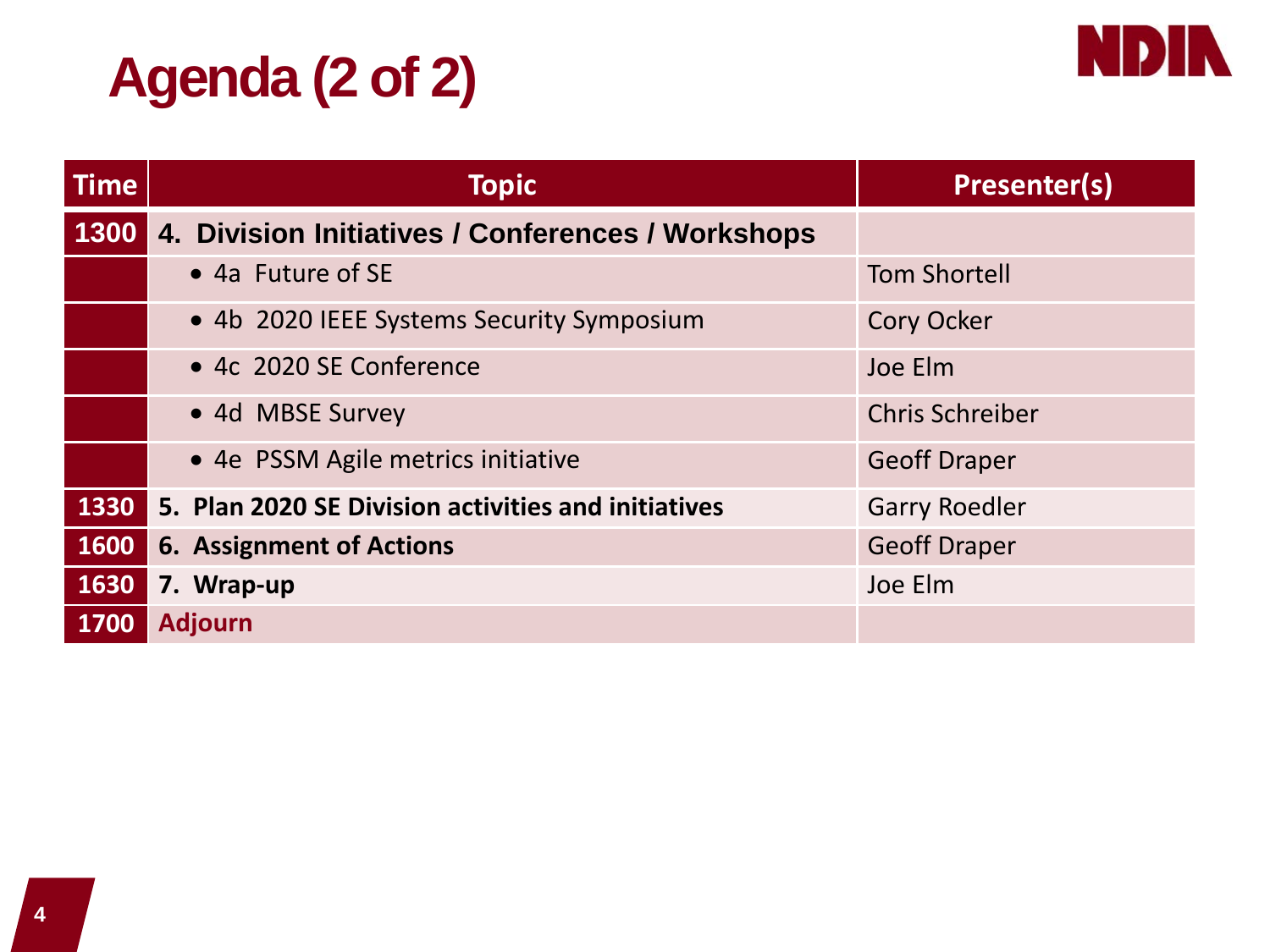



## **Our Thanks to Lockheed Martin for their hospitality and the use of this fabulous facility for our meetings.**

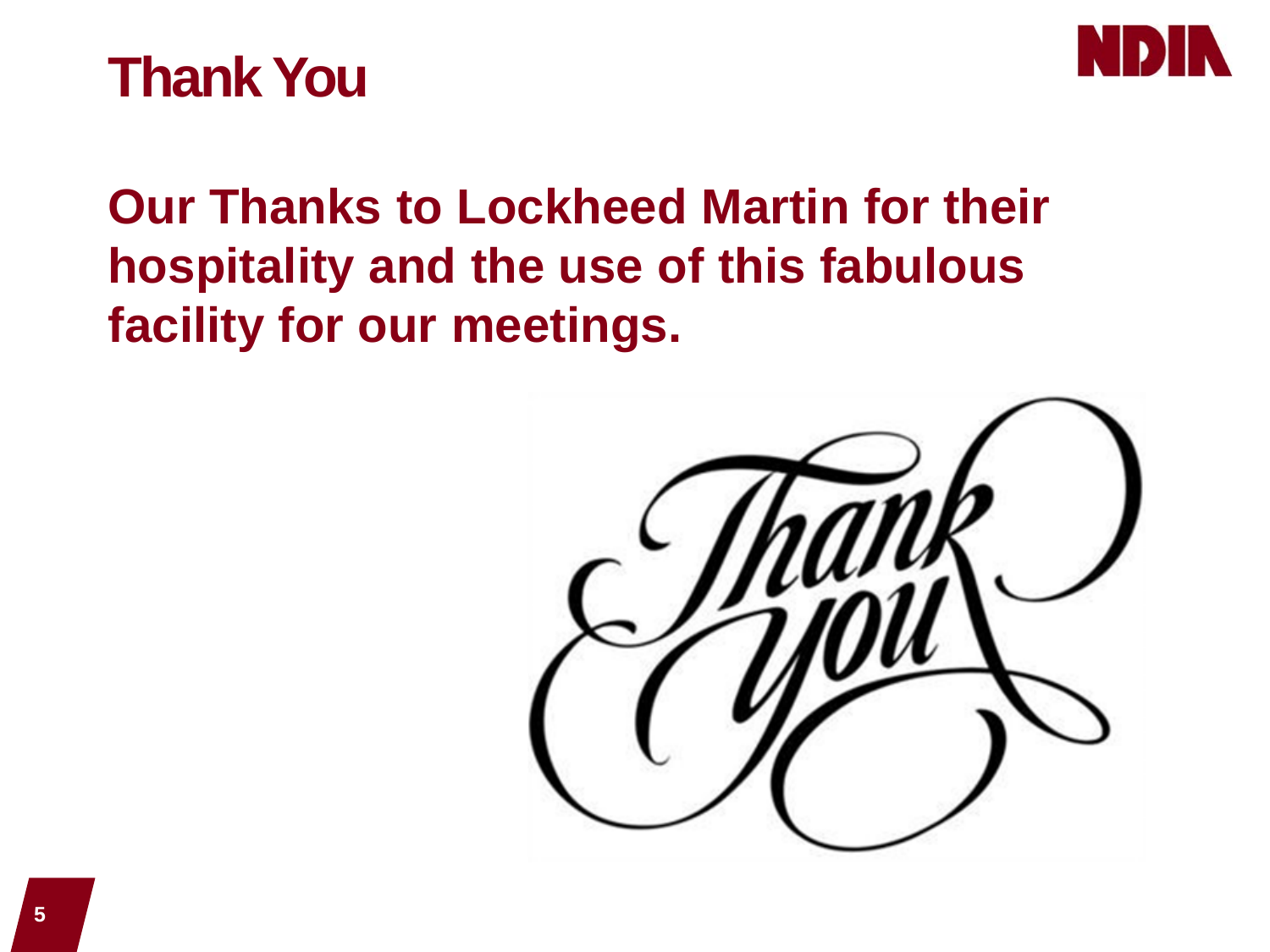## **Introductions**



## **Everyone please ensure that you sign in on the circulating attendance sheet**

## **Please introduce yourself**

- Name
- Company
- NDIA positions held (if any)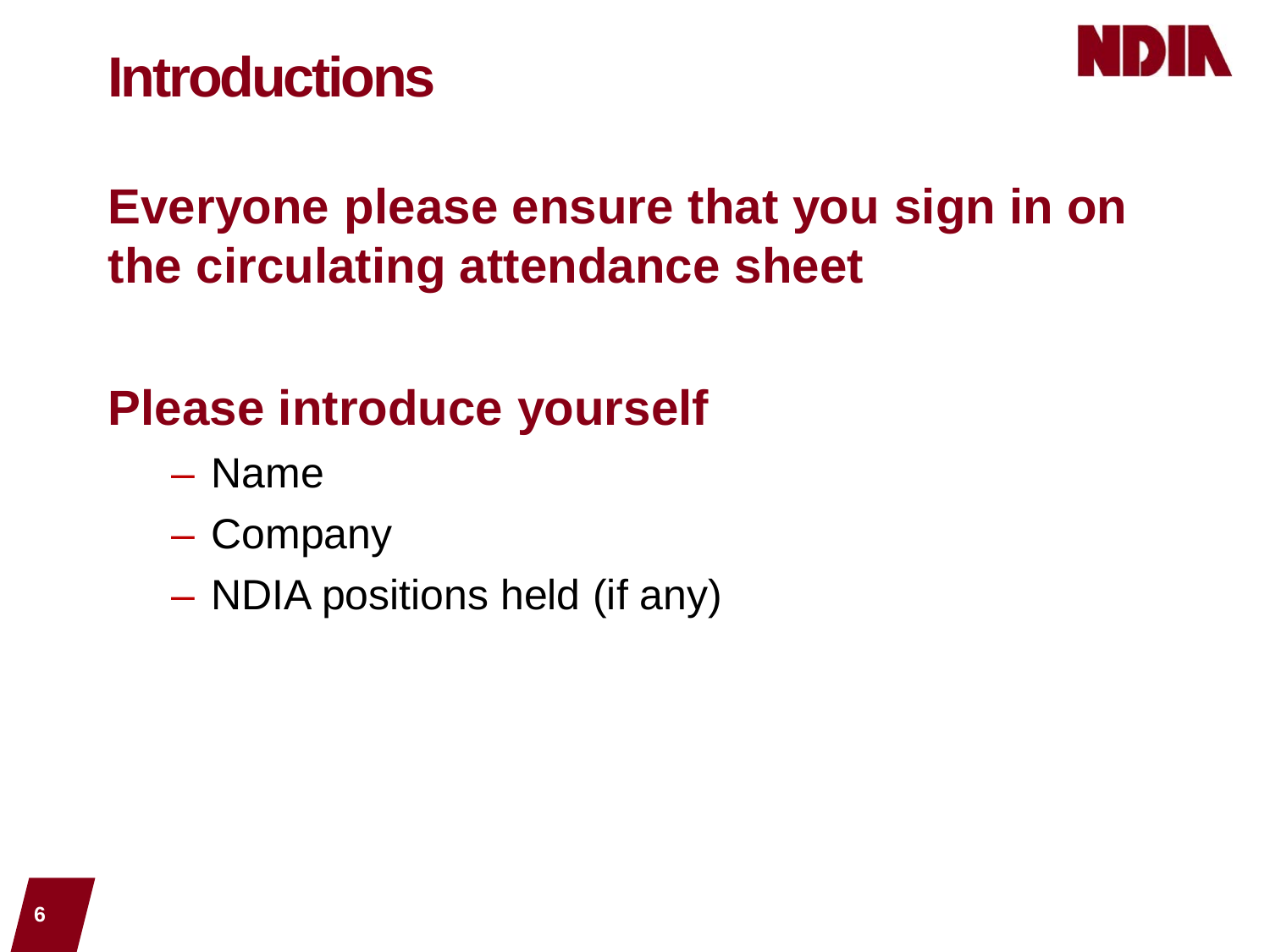#### **SYSTEMS ENGINEERING DIVISION**

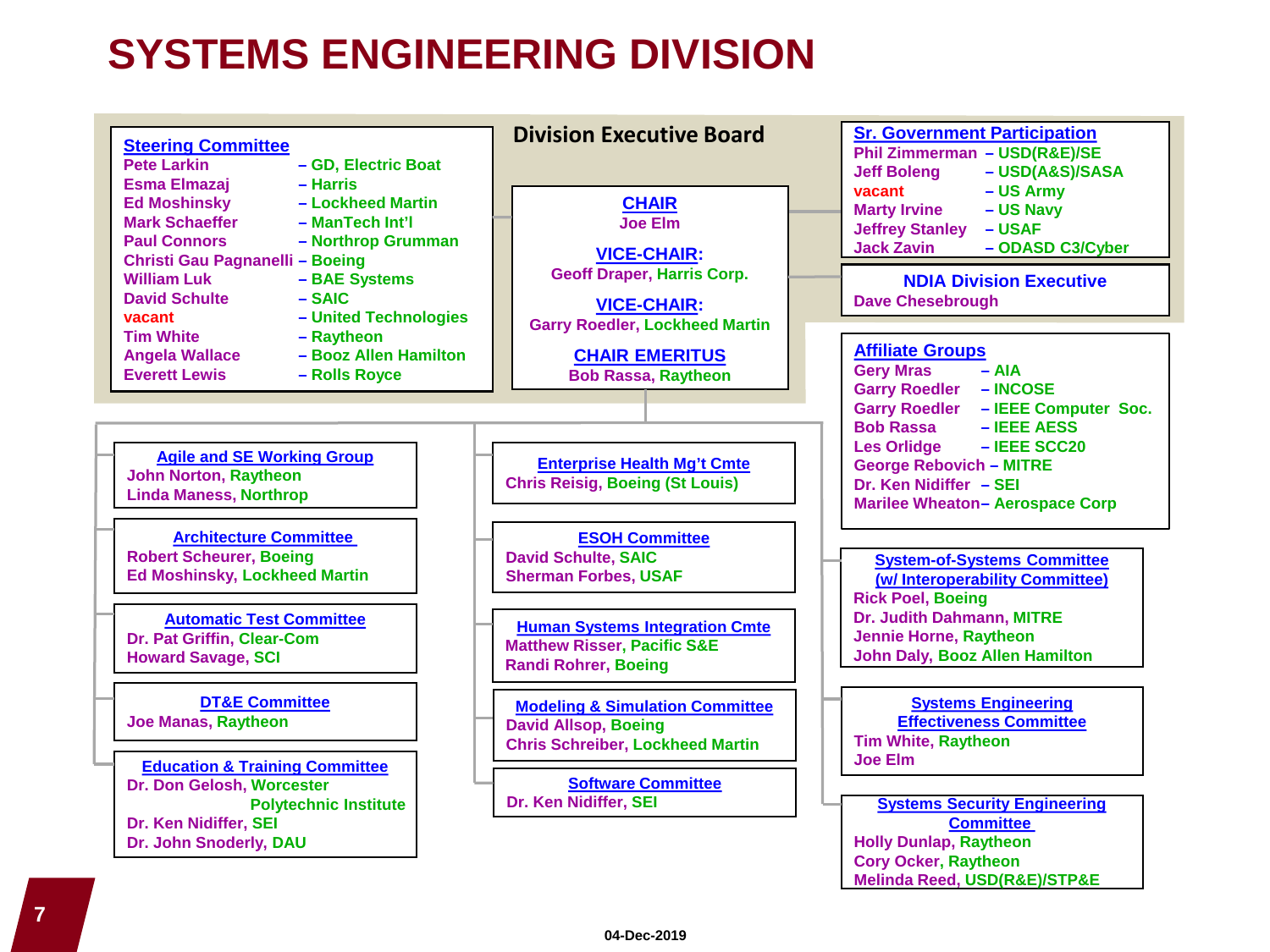# **STAKEHOLDER PRESENTATIONS**

| <b>USAF Deputy Assistant Sec'y (ST&amp;E)</b><br><b>Jeffrey Stanley</b> |                       |
|-------------------------------------------------------------------------|-----------------------|
| <b>OSD(R&amp;E) Research &amp; Technology</b>                           | <b>Tom Simms</b>      |
| <b>OSD(A&amp;S) Software Acquisition</b>                                | <b>Jeff Boleng</b>    |
| <b>OSD(R&amp;E) Advanced Capabilities</b>                               | <b>Melinda Reed</b>   |
| <b>OSD(A&amp;S) Mission Engineering</b>                                 | <b>David Crim</b>     |
| <b>DASN RDT&amp;E, Director of Systems Eng'g</b>                        | <b>Michael Doctor</b> |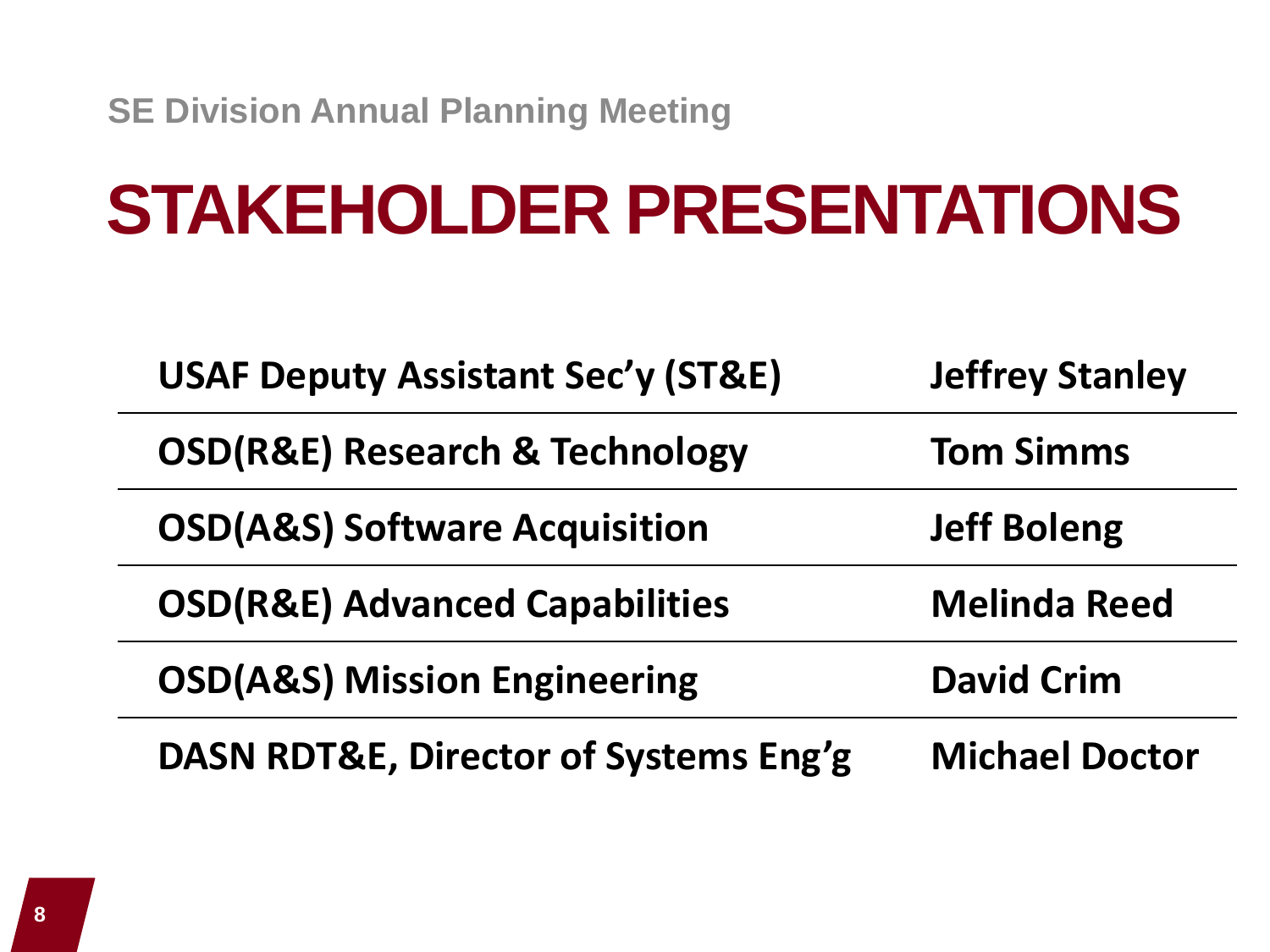# **COFFEE BREAK**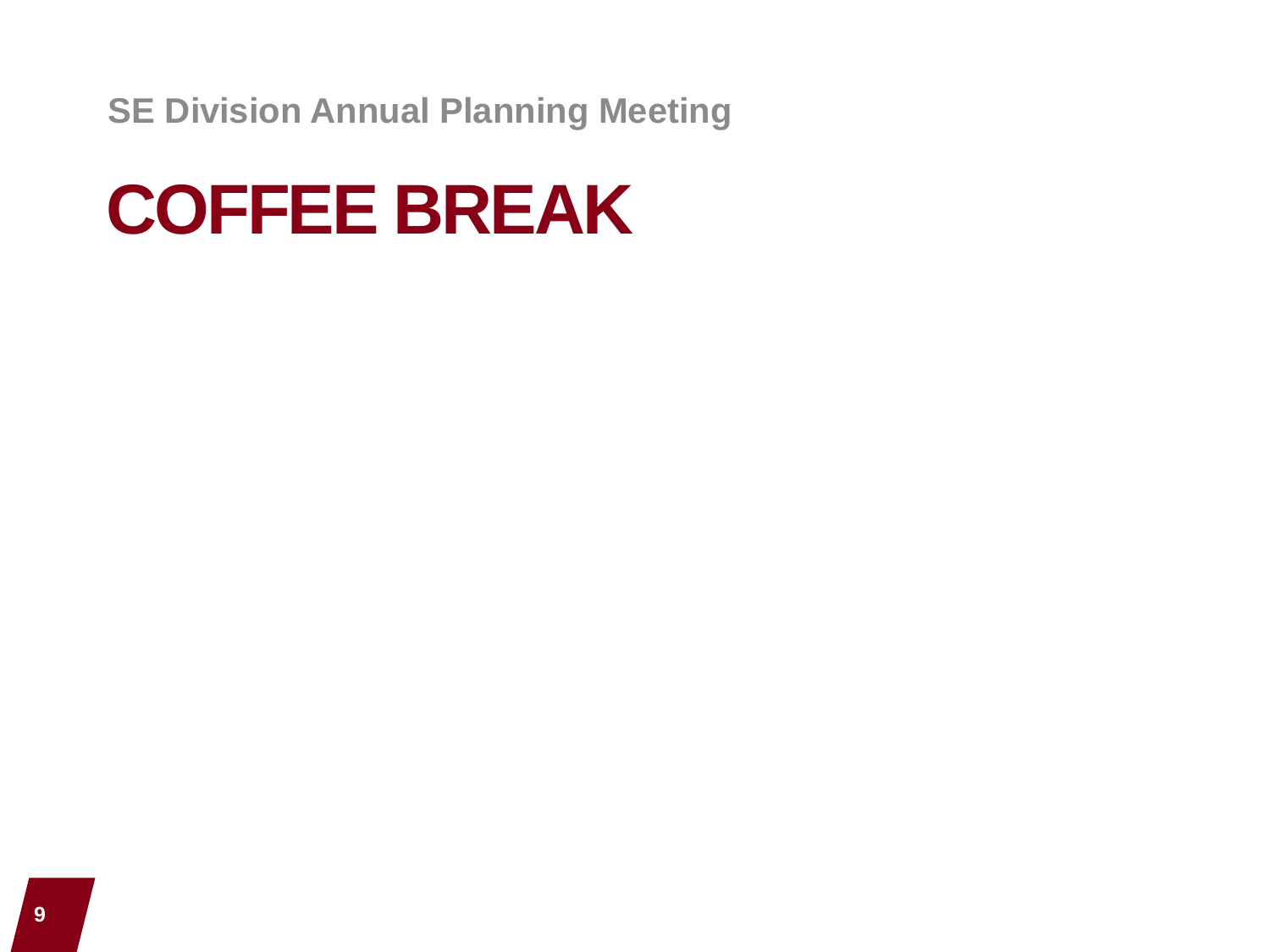**SE Division Bi-monthly Meeting**

# **COMMITTEE REPORTS**

| 3a             | <b>Agile &amp; SE Working Group</b>               | Norton $/$ ???               |
|----------------|---------------------------------------------------|------------------------------|
| 3 <sub>b</sub> | <b>Architecture Committee</b>                     | <b>Scheurer / Moshinsky</b>  |
| 3c             | <b>Automatic Test Committee</b>                   | Griffen/Savage               |
| 3d             | <b>DT&amp;E Committee</b>                         | <b>Manas</b>                 |
| 3e             | <b>Education &amp; Training Committee</b>         | Snoderly / Gelosh / Nidiffer |
| 3f             | <b>Enterprise Health Management Committee</b>     | <b>Reisig</b>                |
| 3g             | <b>ESOH Committee</b>                             | Schulte / Forbes             |
| 3 <sub>h</sub> | <b>Human Systems Integration Committee</b>        | <b>Risser / Hagale</b>       |
| 3i             | <b>Modeling &amp; Simulation Committee</b>        | Allsop / Schreiber           |
| 3j             | <b>Software Committee</b>                         | <b>Nidiffer</b>              |
| 3k             | System of Systems (w/ Interoperability) Committee | Poel / Dahmann / Horne       |
| 3 <sup>l</sup> | <b>SE Effectiveness Committee</b>                 | Elm / White                  |
| 3m             | <b>Systems Security Engineering</b>               | Dunlap / Reed/ Ocker         |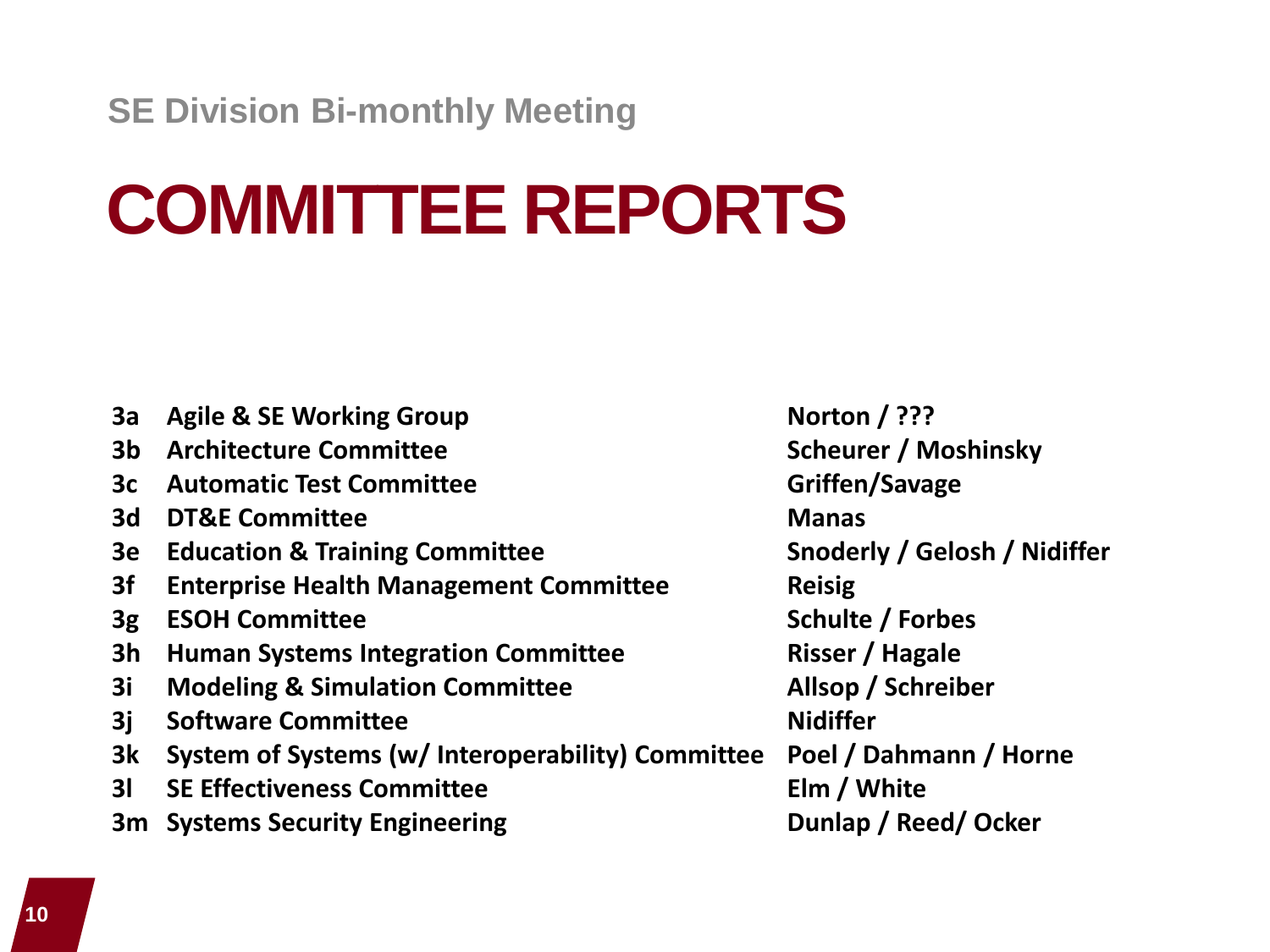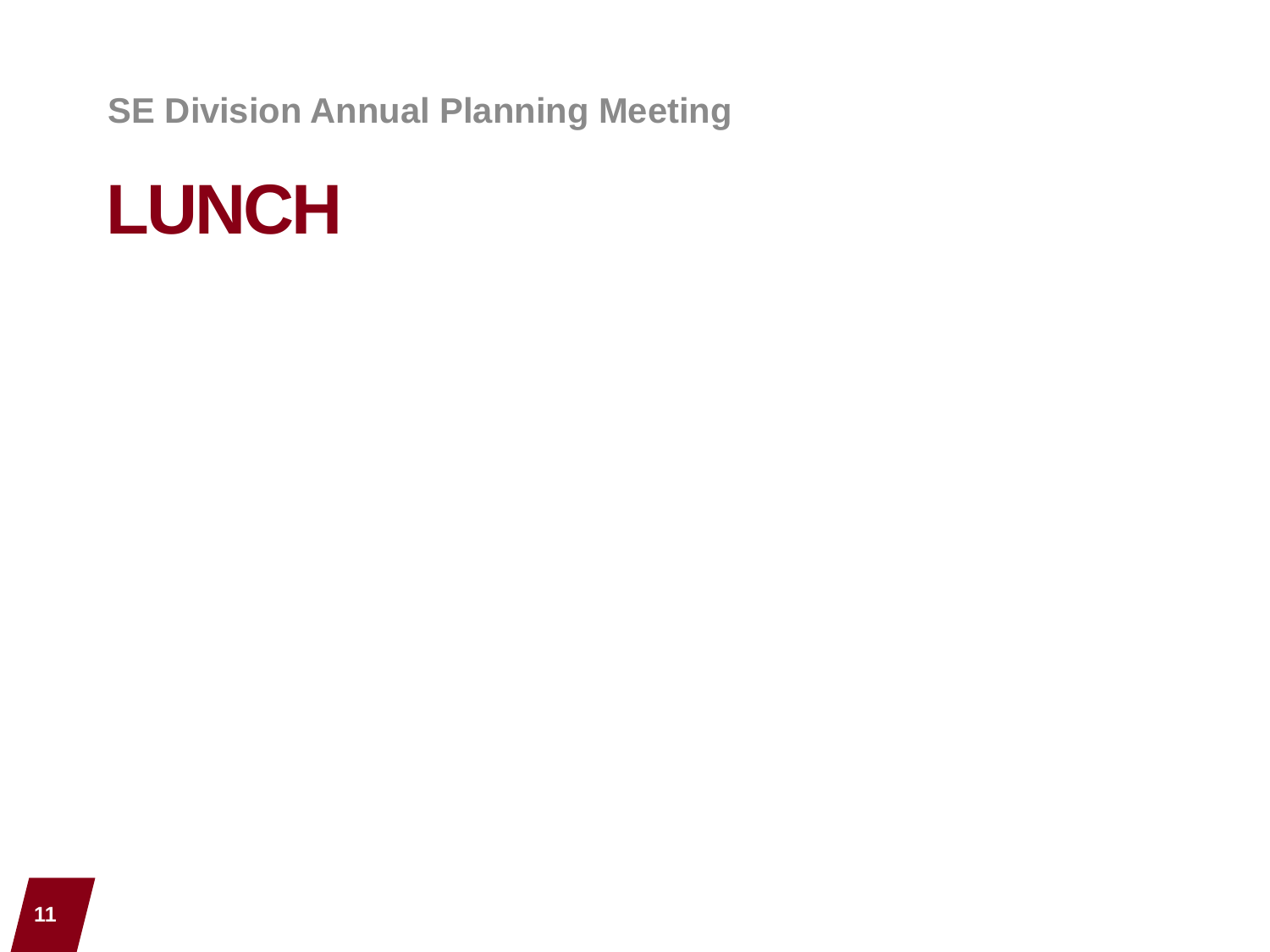# **DIVISION INITIATIVES / CONFERENCES / WORKSHOPS**

| <b>Future of SE</b>                         | <b>Tom Shortell</b>    |  |
|---------------------------------------------|------------------------|--|
| <b>2020 IEEE Systems Security Symposium</b> | <b>Cory Ocker</b>      |  |
| <b>2020 SE Conference</b>                   | Joe Elm                |  |
| <b>MBSE Survey</b>                          | <b>Chris Schreiber</b> |  |
| <b>PSSM Agile metrics initiative</b>        | <b>Geoff Draper</b>    |  |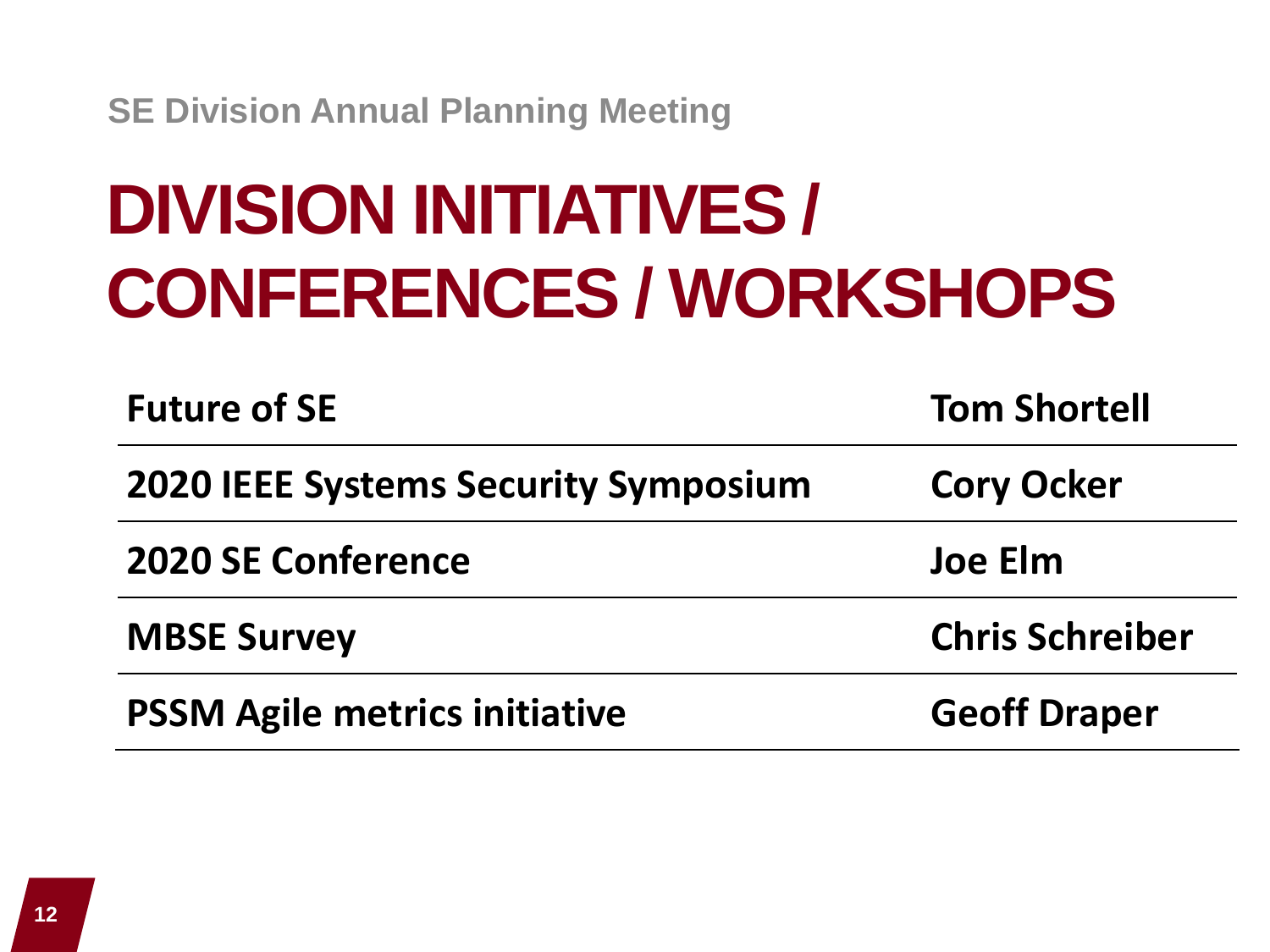# **PLAN OF 2020 DIVISION ACTIVITIES AND INITIATIVES**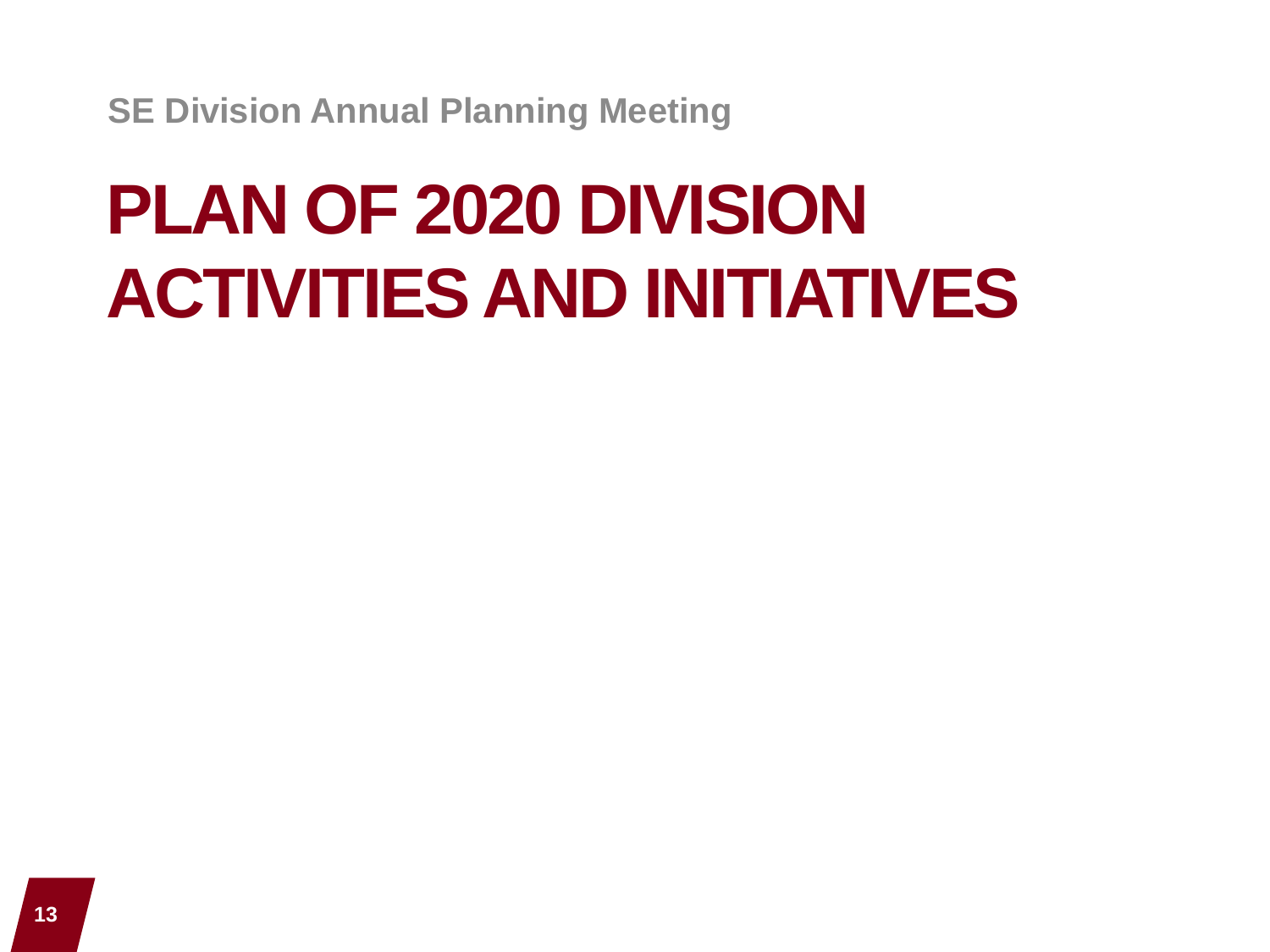# **ASSIGNMENT OF ACTIONS**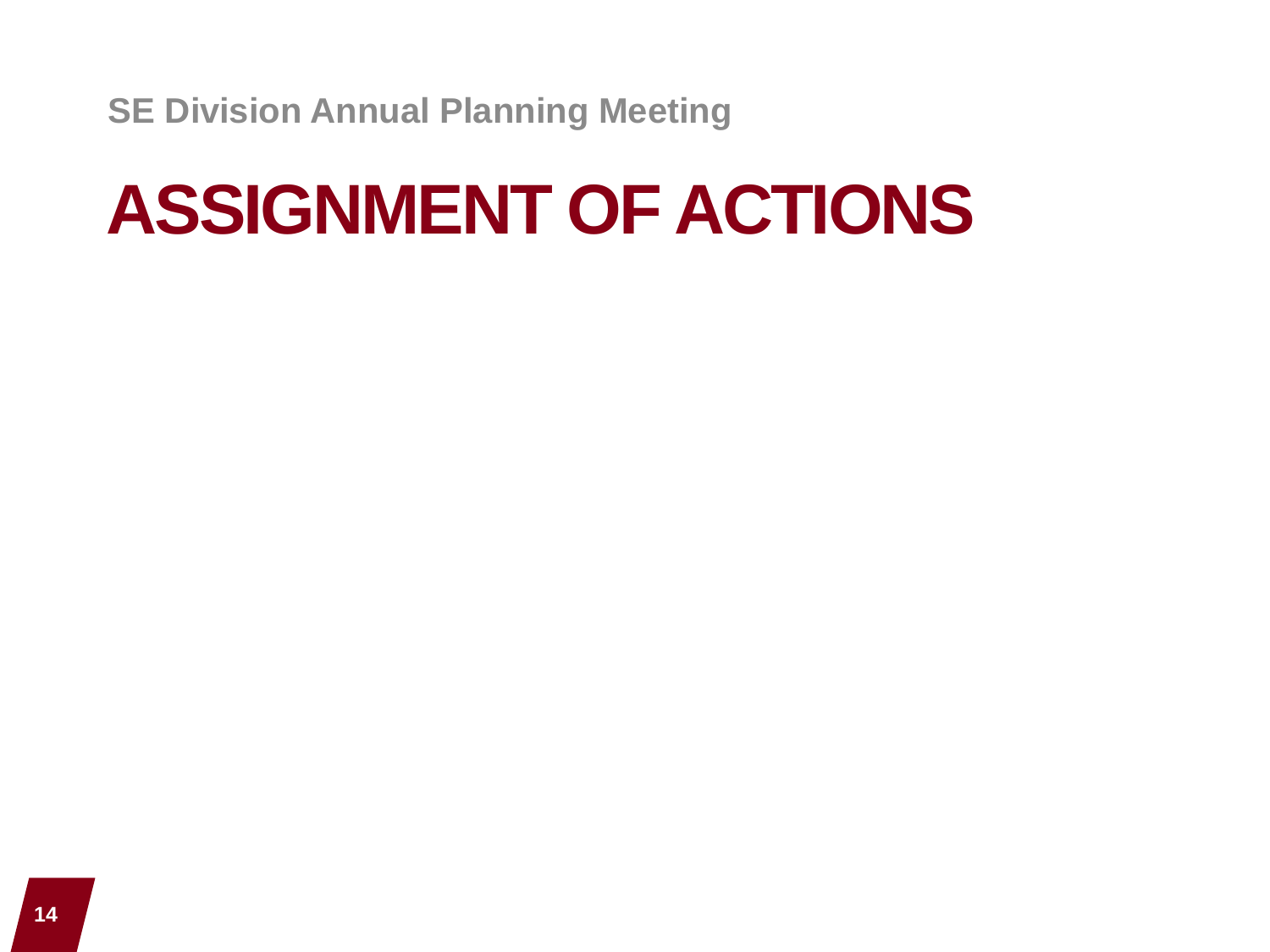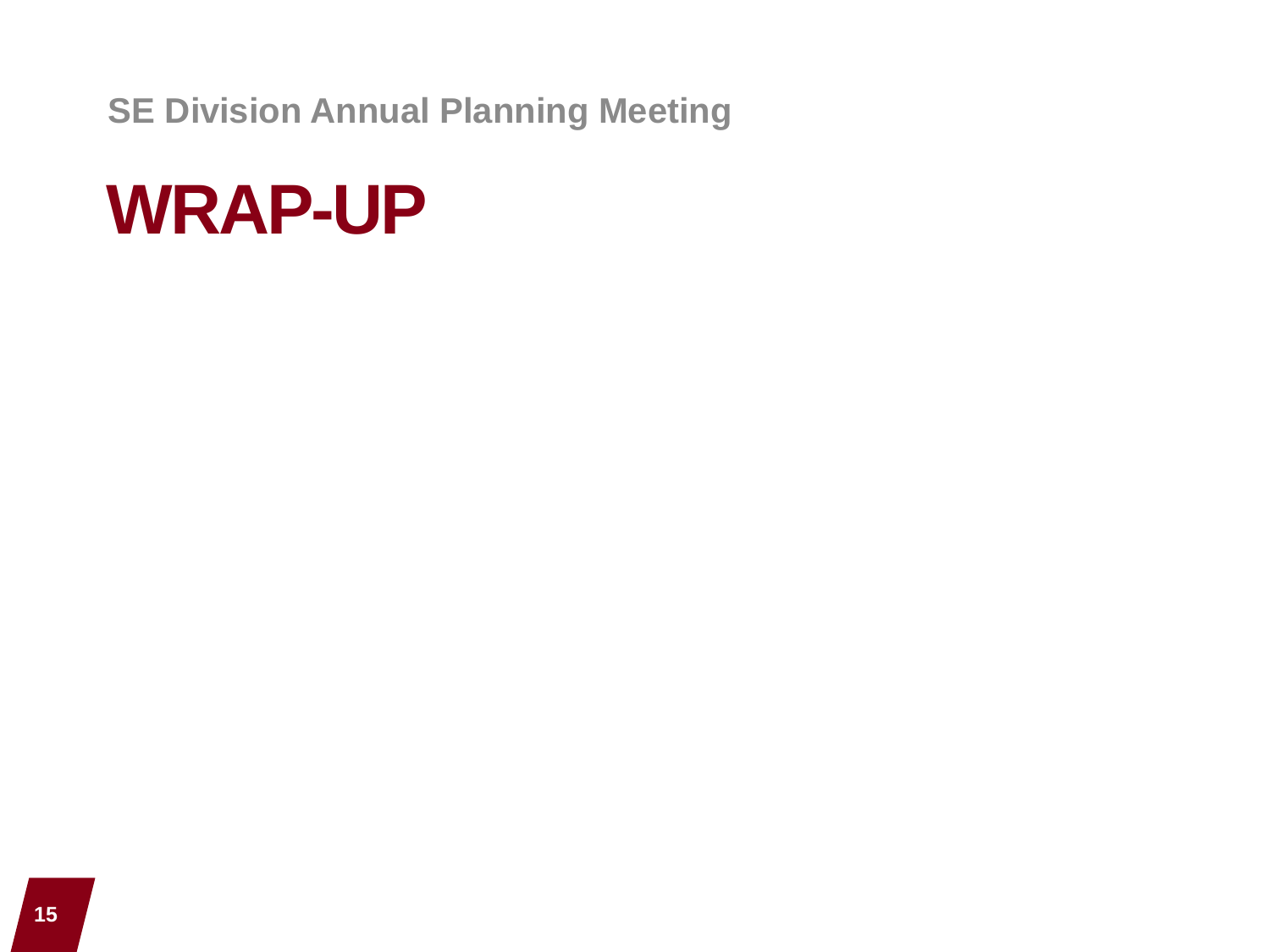## **2020 Meeting Dates**



| <b>DoD SE Forum</b>  | <b>NDIA SE Division</b>                                                                             |
|----------------------|-----------------------------------------------------------------------------------------------------|
|                      | Wed. 12-Feb-2020: Bi-Monthly SE Division Meeting                                                    |
|                      | LM Global Vision Center: Crystal City, VA                                                           |
|                      | Wed. 15-Apr-2020: Bi-Monthly SE Division Meeting                                                    |
|                      | LM Global Vision Center: Crystal City, VA                                                           |
| <b>Scheduling of</b> | Wed. 17-Jun-2020: Bi-Monthly SE Division Meeting                                                    |
| <b>DoD SE Forum</b>  | LM Global Vision Center: Crystal City, VA                                                           |
| meetings is not      | Wed. 19-Aug-2020: Bi-Monthly SE Division Meeting                                                    |
| yet determined       | LM Global Vision Center: Crystal City, VA                                                           |
|                      | -Oct-2020 thru -Oct-2020: SE Conference                                                             |
|                      | Wed., 09-Dec-2020: SE Division Annual Planning Meeting<br>LM Global Vision Center: Crystal City, VA |